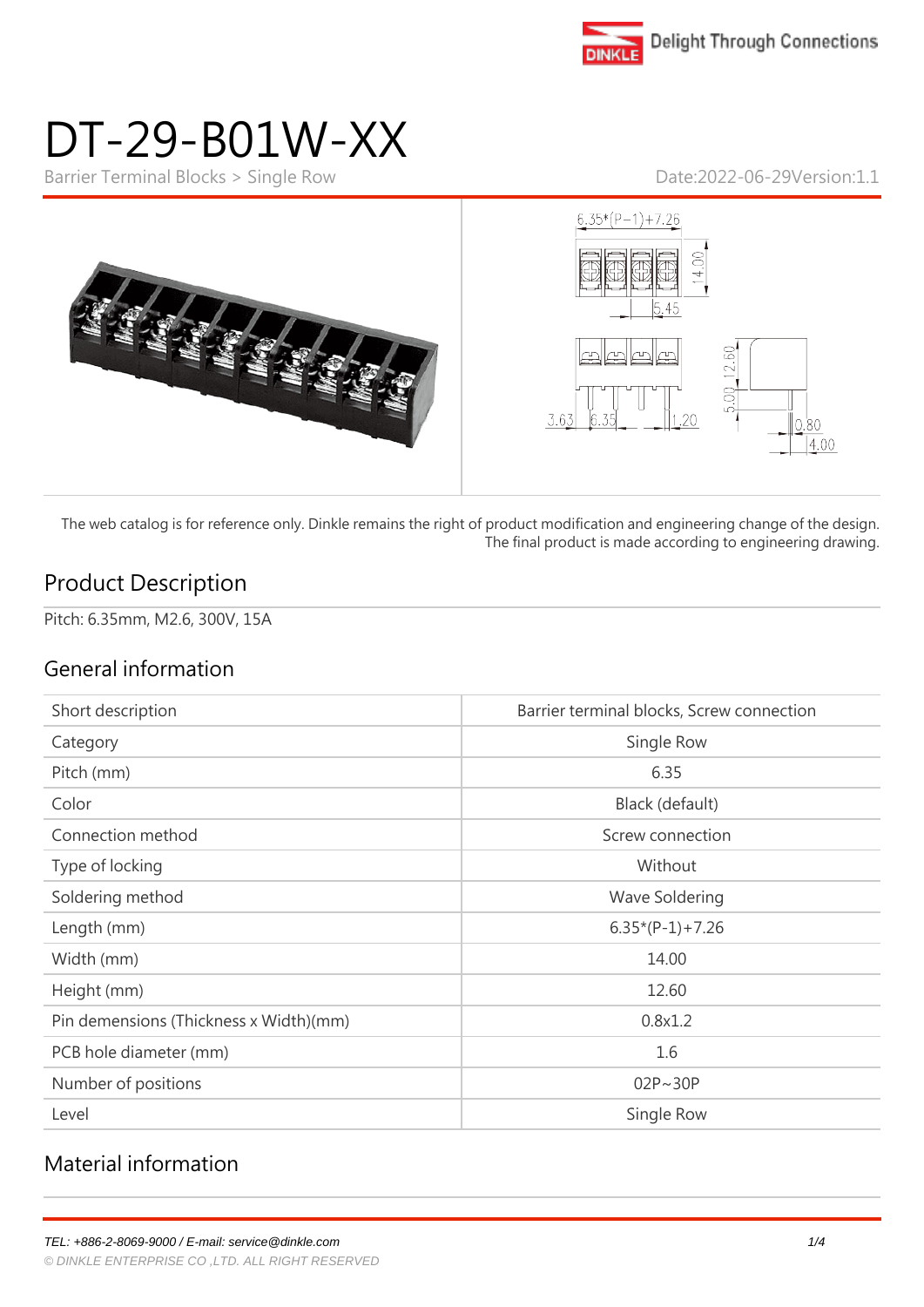

| Insulation material                         | <b>PA66</b>             |
|---------------------------------------------|-------------------------|
| Insulation material group                   |                         |
| Flame retardant rating, compliant with UL94 | V0                      |
| Insulation resistance                       | $\Box$ 500MΩ at DC 500V |
| Conductor material                          | <b>COPPER ALLOY</b>     |
| Plating of conductor surface                | Tin PLATED              |

#### Connection data-IEC

| Rated voltage (V)                                                         | 320             |
|---------------------------------------------------------------------------|-----------------|
| Rated current (A)                                                         | 17.5            |
| Rated voltage (II/2)(V)                                                   | 630             |
| Rated voltage (III/2) (V)                                                 | 320             |
| Rated voltage (III/3)(V)                                                  | 200             |
| Rated impulse voltage (II/2)(KV)                                          | $\overline{4}$  |
| Rated impulse voltage (III/2)(KV)                                         | $\overline{4}$  |
| Rated impulse voltage (III/3)(KV)                                         | $\overline{4}$  |
| Conductor cross section solid. min (mm <sup>2</sup> )                     | 0.34            |
| Conductor cross section solid.max (mm <sup>2</sup> )                      | 1.5             |
| Conductor cross section stranded. min (mm <sup>2</sup> )                  | 0.34            |
| Conductor cross section stranded. max (mm <sup>2</sup> )                  | 1.5             |
| 2 conductors with same cross section, solid, max (mm <sup>2</sup> )       | 1               |
| 2 conductors with same cross section, stranded, max<br>(mm <sup>2</sup> ) | $\mathbf 1$     |
| Screw thread                                                              | M2.6            |
| Slotted screwdriver size (Blade thickness x Width)(mm)                    | 0.6x0.35        |
| Philips screwdriver size                                                  | PH <sub>1</sub> |
| Rated torque (N.m)                                                        | 0.5             |
| Recommend tightening torque. min (N.m)                                    | 0.4             |
| Recommend tightening torque. max (N.m)                                    | 0.5             |
| Stripping Length (mm)                                                     | $6 - 7$         |
|                                                                           |                 |

## Connection data-UL

| Rated voltage (UL/CUL Group B)(V) | 300 |
|-----------------------------------|-----|
| Rated current (UL/CUL Group B)(A) | 15  |
| Rated voltage (UL/CUL Group D)(V) | 300 |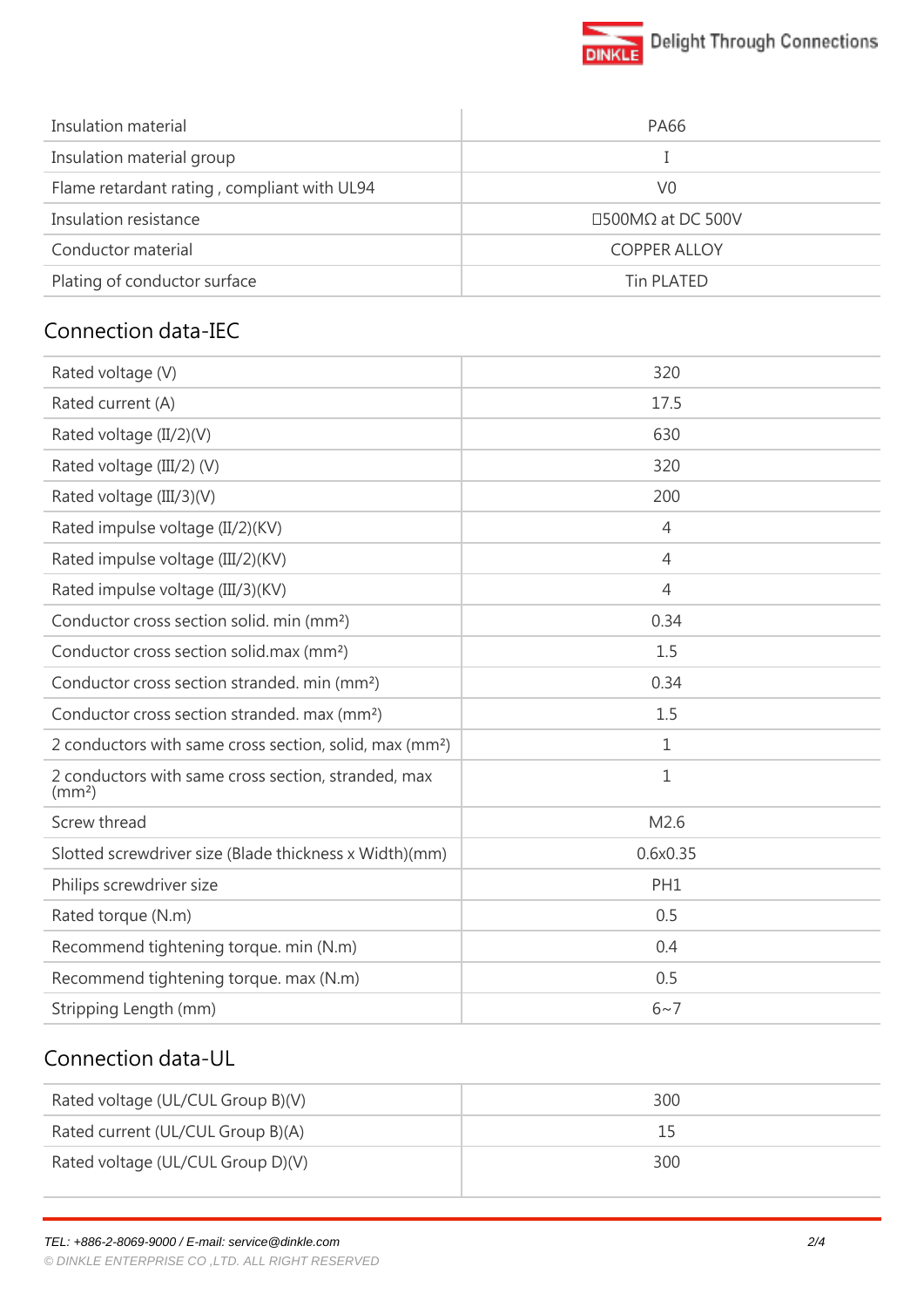

| Rated current (UL/CUL Group D)(A)                | 10 |
|--------------------------------------------------|----|
| Min. solid wire connection (AWG) acc. to UL/CUL  | 22 |
| Max. solid wire connection AWG acc. to UL/CUL    | 16 |
| Min. stranded wire connection AWG acc. to UL/CUL | 22 |
| Max. stranded wire connection AWG acc. to UL/CUL | 16 |

#### Environment & Safety

| Back of the hand protection (YES or NO) |     |
|-----------------------------------------|-----|
| Operating temperature. max (°C)         | 120 |
| Operating temperature. min (°C)         | -40 |

## UL Recognized

| $22 \sim 16$ |
|--------------|
| 300          |
| 15           |
| $22 \sim 16$ |
| 300          |
| 10           |
|              |

# CUL Recognized

| Wire Range (Group B)(AWG)  | $22 \sim 16$ |
|----------------------------|--------------|
| Rated voltage (Group B)(V) | 300          |
| Rated current (Group B)(A) | 15           |
| Wire Ranget (Group D)(AWG) | $22 \sim 16$ |
| Rated voltage (Group D)(V) | 300          |
| Rated current (Group D)(A) | 10           |

#### CSA

| Wire Range (AWG)  | $22 - 16$ |
|-------------------|-----------|
| Rated voltage (V) | 300       |
| Rated current (A) | 10        |

## Drawings